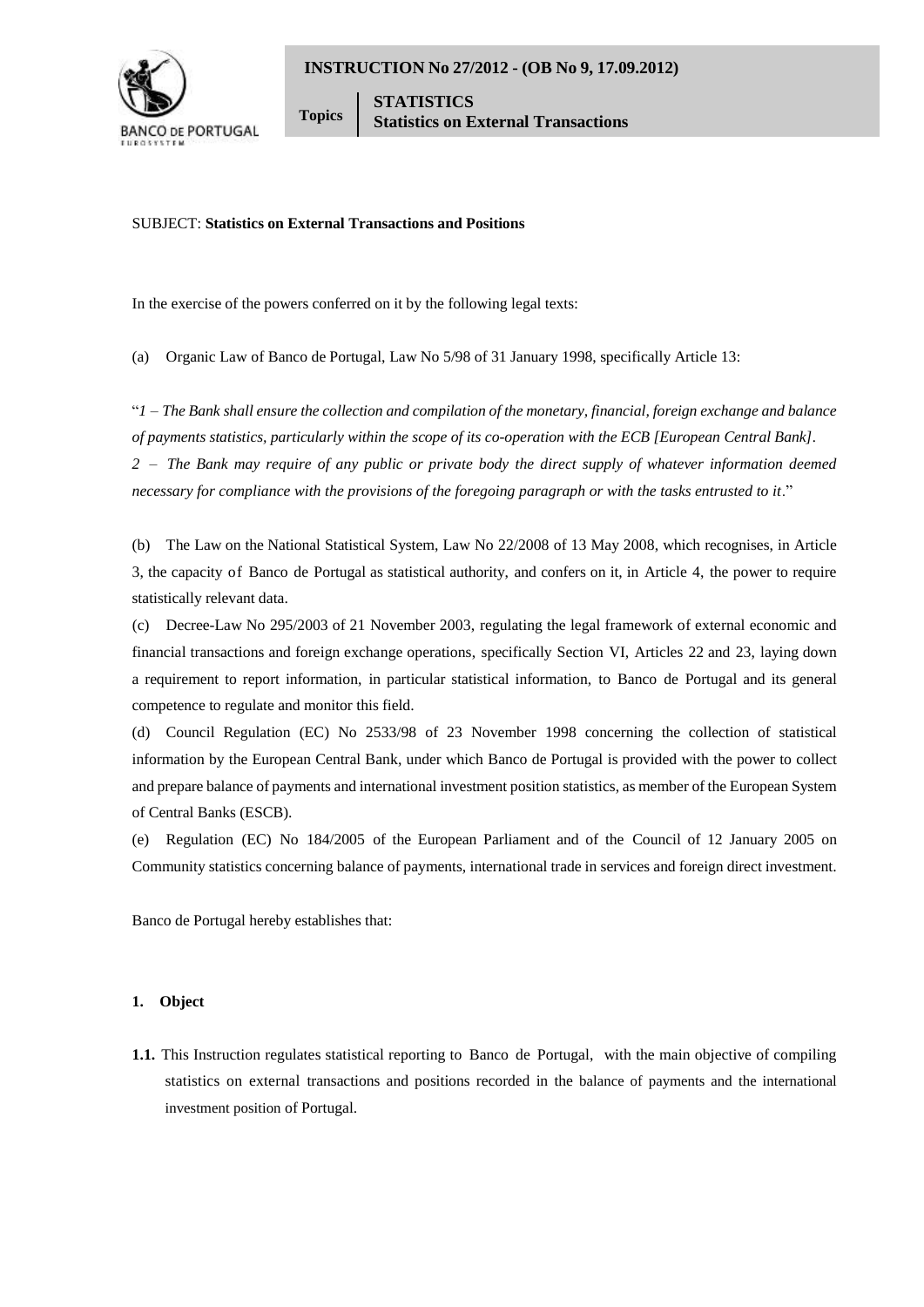**1.2.** By disseminating these statistics, Banco de Portugal intends to meet its statistical reporting obligations with international organisations, specifically the European Central Bank (ECB), the Statistical Office of the European Communities (Eurostat) and the International Monetary Fund (IMF), and the needs of several other national and international users relying on these statistics to define economic policy, monitor the Portuguese economy or compile National financial and non-financial accounts for the 'rest of the world' sector.

# **2. Covered entities**

**2.1.** This Instruction covers all legal persons residing or carrying out their activity in Portugal, conducting external economic or financial transactions or foreign exchange operations, in accordance with Decree-Law No 295/2003 of 21 November 2003.

*As amended by Instruction of Banco de Portugal No 3/2013, published in Official Bulletin No 3 of 15 March 2013.*

**2.2.** For the purposes of this Instruction, reporting entities covered by Instruction of Banco de Portugal No 12/2010 on balance sheet and interest rate statistics of monetary financial institutions shall henceforth be called 'banks'.

# **3. Information to be reported**

- **3.1.** Information to be reported to Banco de Portugal under this Instruction shall be structured as follows:
	- (a) COPE *Comunicação de Operações e Posições com o Exterior* (Communication of external transactions and positions)

Detailed information on:

(a1) External economic and financial transactions, defined as transactions between residents in Portugal and non-residents, involving a value exchange or a transfer, with the exception of transactions related to expenses for travel, transport and accommodation which are ancillary to the activity carried out by resident entities.

*As amended by Instruction of Banco de Portugal No 3/2013, published in Official Bulletin No 3 of 15 March 2013.*

(a2) End-of-period external positions (balances) on deposits, loans and trade credits.

*As amended by Instruction of Banco de Portugal No 3/2013, published in Official Bulletin No 3 of 15 March 2013.*

This communication shall include information on the statistical classification of the transaction and position, and a description of other relevant aspects (such as an identification of other entities involved, the amount, currency, associated account and, where applicable, maturity date).

(b) COL - *Comunicação de Operações de Liquidação* (Communication of settlement transactions)

Information on settlements associated with:

- (b1) External transactions on behalf of customers residing in Portugal.
- (b2) Transactions on behalf of customers not residing in Portugal.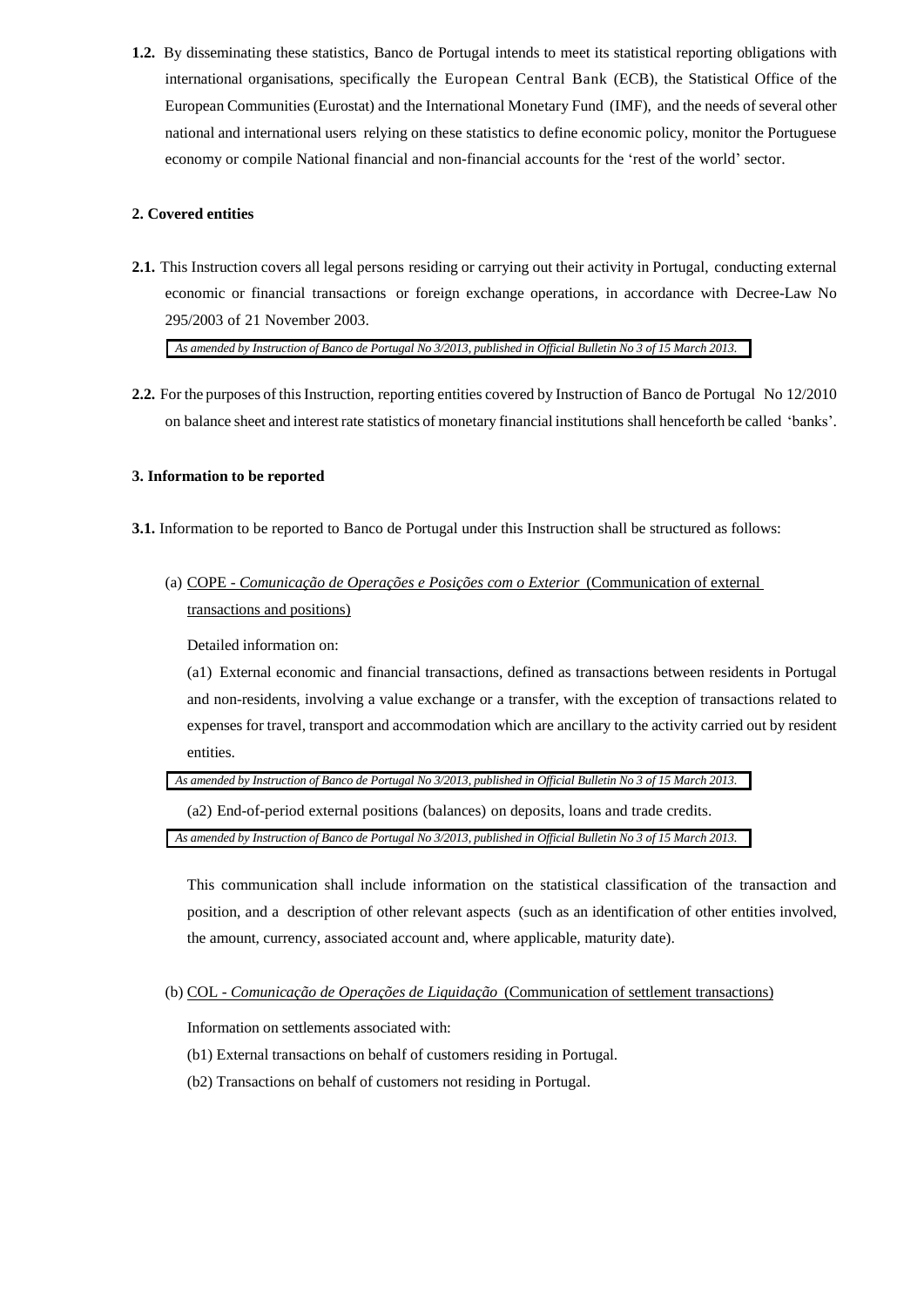This communication shall include information identifying the customer and describing the transaction, specifically the amount, direction of the financial flow, currency and country of settlement.

**3.2.** The characteristics of the information mentioned in the foregoing paragraph, specifically the description of the contents and tables breaking down the data according to the relevant criteria, are specified in the Manual of Procedures referred to in paragraph 9.1. of this Instruction.

*As amended by Instruction of Banco de Portugal No 3/2013, published in Official Bulletin No 3 of 15 March 2013.*

- **3.3.** The entities referred to in paragraph 2.2. are exempt from reporting the end-of-period positions referred to in paragraph 3.1. (a2).
- **3.4.** The information referred to in paragraph 3.1. (b) shall be reported by all entities residing in Portugal which settle transactions on behalf of customers.
- **3.5.** Data collected through regular surveys of entities covered by this Instruction are also compiled for the balance of payments and international investment position statistics.

**4. Exemption threshold (New)** *Added by Instruction of Banco de Portugal No 56/2012, published in Official Bulletin No 1 of 15 January 2013.*

**4.1.** Entities with a total annual amount of external economic and financial transactions not exceeding €100,000, considering total inflows and outflows, are exempt from reporting the information referred to in paragraph 3.1. (a).

*As amended by Instruction of Banco de Portugal No 3/2013, published in Official Bulletin No 3 of 15 March 2013.*

**4.2.** Entities which, in a given year, exceed the threshold referred to in paragraph 4.1. shall begin reporting in accordance with this Instruction by April of the following year (using data from January onwards).

*As amended by Instruction of Banco de Portugal No 3/2013, published in Official Bulletin No 3 of 15 March 2013.*

**4.3.** Entities which, from a given year onwards, fall below the threshold referred to in paragraph 4.1. may be exempt from reporting from February of the following year onwards (regarding data for January).

*Added by Instruction of Banco de Portugal No 3/2013, published in Official Bulletin No 3 of 15 March 2013.*

Entities commencing their activity or which are covered by the exemption referred to in paragraph 4.1., and have, in a given month, a total amount of external economic and financial transactions exceeding €100,000, considering total inflows and outflows, shall begin reporting in accordance with this Instruction within four months (using data for the months which have since elapsed).

# **5. Reporting frequency and deadlines**

*Renumbered by Instruction of Banco de Portugal No 56/2012, published in Official Bulletin No 1 of 15 January 2013.*

**<sup>4.4.</sup> (New)**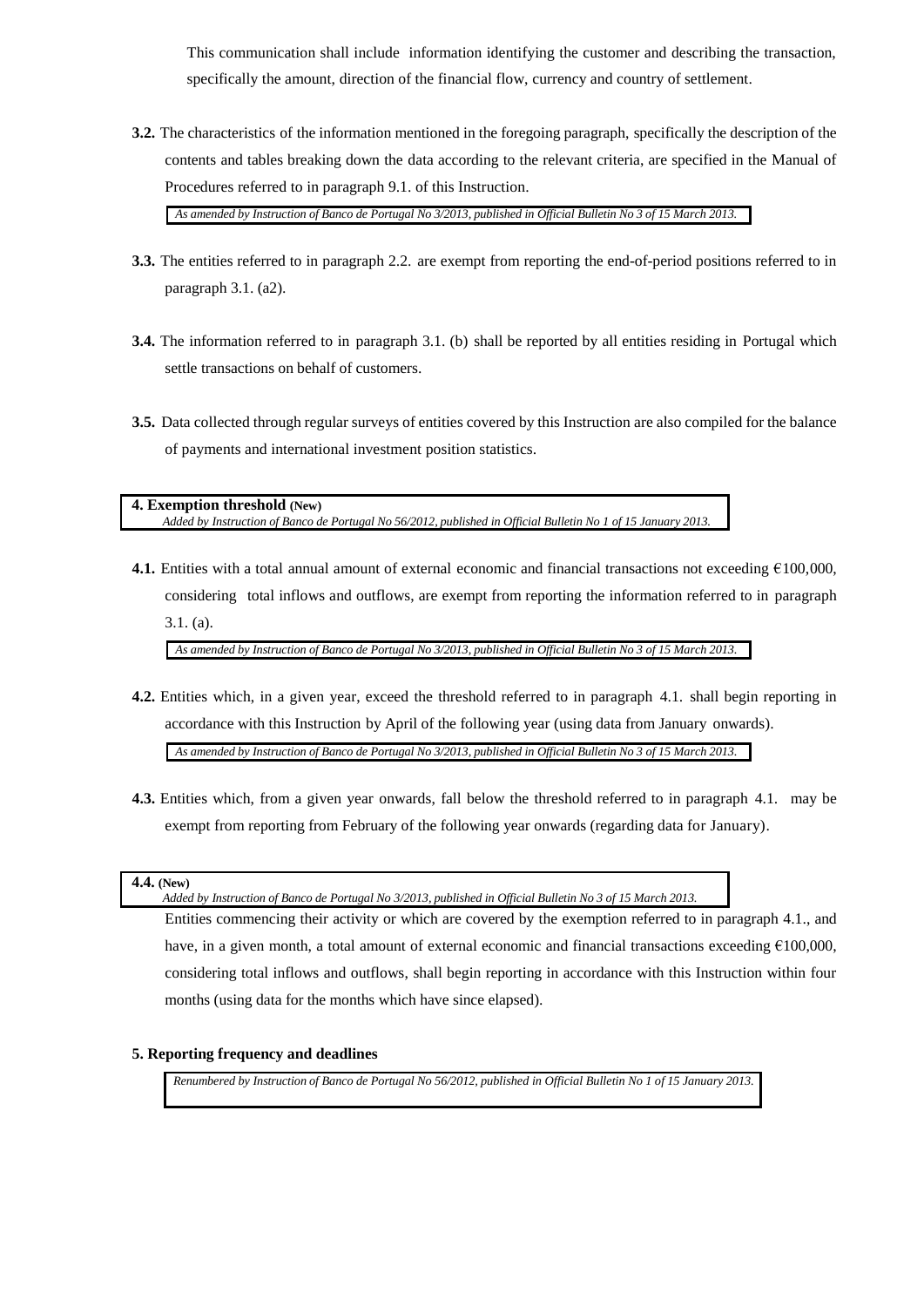**5.1.** The information referred to in paragraph 3.1. has a monthly reporting frequency.

*Renumbered by Instruction of Banco de Portugal No 56/2012, published in Official Bulletin No 1 of 15 January 2013.*

**5.2.** The deadlines for Banco de Portugal to receive the information referred to in the foregoing paragraph are shown in the following table and correspond to the number of business days following the end of the reference month:

*Renumbered by Instruction of Banco de Portugal No 56/2012, published in Official Bulletin No 1 of 15 January 2013.*

| Information to be.<br>reported | Reporting entities                                                                                                                    | Deadline for receipt of<br>information |
|--------------------------------|---------------------------------------------------------------------------------------------------------------------------------------|----------------------------------------|
| COL                            | Entities settling transactions on behalf<br>of customers (see paragraph 3.4.)                                                         |                                        |
|                                | Banks (see paragraph 2.2.)                                                                                                            | 10                                     |
| <b>COPE</b>                    | Entities carrying out external<br>transactions or foreign exchange<br>operations (see paragraph 2.1.),<br>with the exception of banks | 15                                     |

**5.3.** For the purposes of this Instruction, 'business days' shall be defined as calendar days other than Saturday, Sunday, public holidays, Shrove Tuesday and 24 December.

*Renumbered by Instruction of Banco de Portugal No 56/2012, published in Official Bulletin No 1 of 15 January 2013.*

#### **6. Means of reporting statistical information**

**6.1.** The information referred to in paragraph 3.1. shall be reported by electronic means, using Banco de Portugal's BP*net* system (regulated by Instruction of Banco de Portugal No 30/2002 of 15 October 2002, which is mainly aimed at entities belonging to the financial system), or the Corporate Area of Banco de Portugal's website, in accordance with the rules and technical specifications contained in the Manual of Procedures.

*Renumbered by Instruction of Banco de Portugal No 56/2012, published in Official Bulletin No 1 of 15 January 2013.*

**6.2.** In exceptional cases, where the procedure to be used in transmitting statistical data mentioned in the foregoing paragraph is not viable, the reporting files may be sent using alternative electronic means to be agreed with Banco de Portugal.

*Renumbered by Instruction of Banco de Portugal No 56/2012, published in Official Bulletin No 1 of 15 January 2013.*

# **7. Appointment of qualified representatives**

*Renumbered by Instruction of Banco de Portugal No 56/2012, published in Official Bulletin No 1 of 15 January 2013.*

**7.1.** All reporting entities shall appoint representatives (at least a permanent representative and an alternate), qualified to answer any questions Banco de Portugal may decide to ask concerning the reported data, who shall be referred to as "*Correspondents for Statistics on External Transactions and Positions*". For the purpose, entities shall use the form available through the channels referred to in paragraph 6.1.

*Renumbered by Instruction of Banco de Portugal No 56/2012, published in Official Bulletin No 1 of 15 January 2013. As amended by Instruction of Banco de Portugal No 3/2013, published in Official Bulletin No 3 of 15 March 2013.*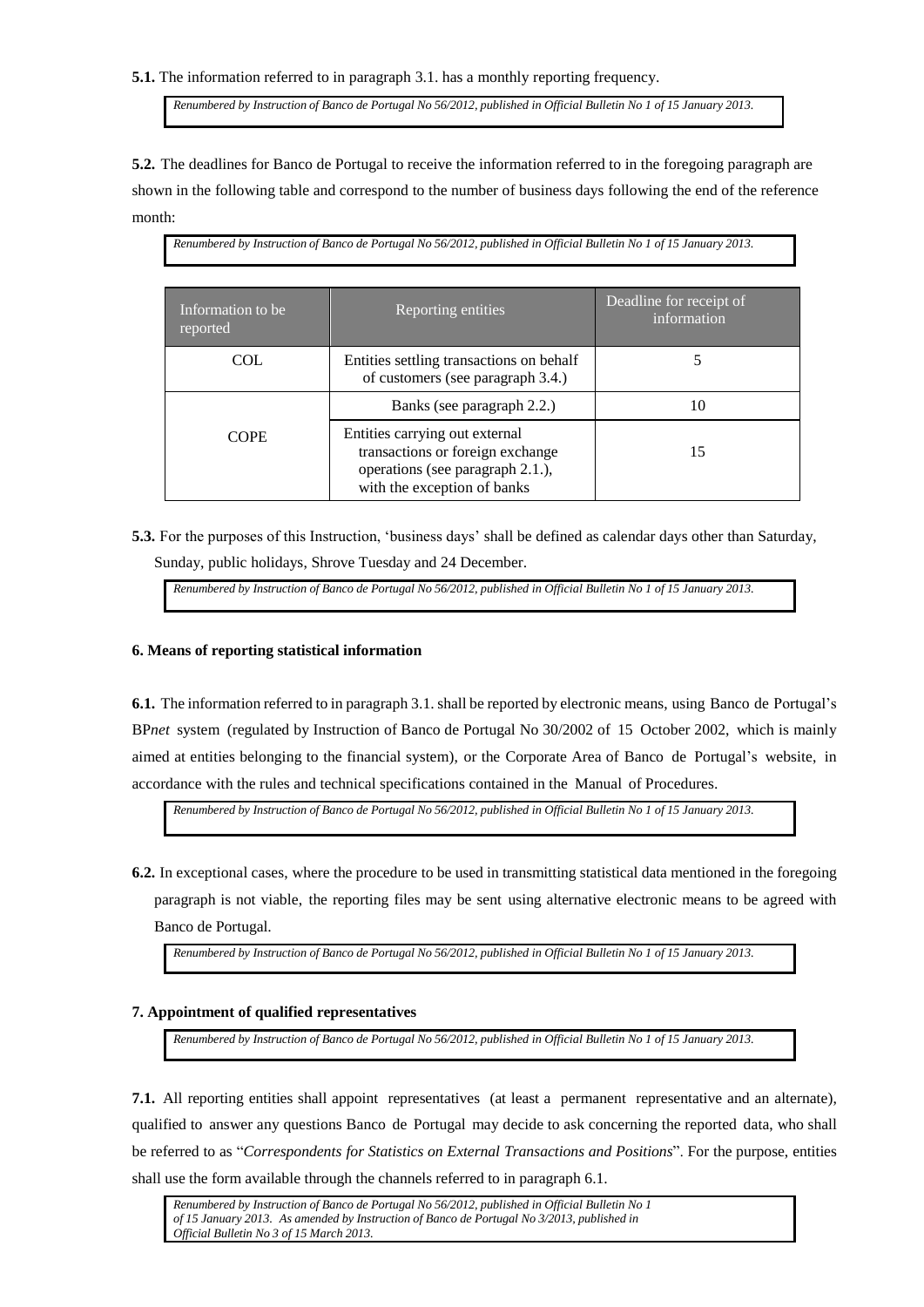**7.2.** In order to reply promptly to the questions asked by Banco de Portugal, the reporting entity shall ensure that at least one of the appointed representatives is available at all times. Where this is not possible, the entity shall replace the representative on a permanent or temporary basis.

*Renumbered by Instruction of Banco de Portugal No 56/2012, published in Official Bulletin No 1 of 15 January 2013.*

**7.3.** In turn, Banco de Portugal shall provide the contacts recommended to clarify any doubts arising from the application of this Instruction.

*Renumbered by Instruction of Banco de Portugal No 56/2012, published in Official Bulletin No 1 of 15 January 2013.*

# **8. Sanctions**

*Renumbered by Instruction of Banco de Portugal No 56/2012, published in Official Bulletin No 1 of 15 January 2013.*

**8.1.** In the event of non-compliance with this Instruction, sanctions provided for by law, namely the Law on the National Statistical System and Article 35 of Decree-Law No 295/2003 of 21 November 2003, shall apply.

*Renumbered by Instruction of Banco de Portugal No 56/2012, published in Official Bulletin No 1 of 15 January 2013.*

#### **9. Manual of Procedures**

*Renumbered by Instruction of Banco de Portugal No 56/2012, published in Official Bulletin No 1 of 15 January 2013.*

**9.1.** The "Manual of Procedures for Statistics on External Transactions and Positions" is available on Banco de Portugal's website, specifying the reporting requirements set out in this Instruction and providing relevant information to facilitate compliance.

*Renumbered by Instruction of Banco de Portugal No 56/2012, published in Official Bulletin No 1 of 15 January 2013.*

**9.2.** The Manual of Procedures includes, inter alia, a classification of the transactions covered by the reporting, generic definitions and tables with the breakdown of information to be reported, the format of files and forms to be sent, and the technical and operational aspects associated with transmitting these elements to Banco de Portugal.

*Renumbered by Instruction of Banco de Portugal No 56/2012, published in Official Bulletin No 1 of 15 January 2013.*

### **10. Transitional provisions**

*Renumbered by Instruction of Banco de Portugal No 56/2012, published in Official Bulletin No 1 of 15 January 2013.*

**10.1.**The first reporting under this Instruction shall take place by April 2013, using data for the month preceding that in which the reporting begins, for all entities with the exception of banks.

*As amended and renumbered by Instruction of Banco de Portugal No 56/2012, published in Official Bulletin No 1 of 15 January 2013.*

**10.2.**For banks, the first reporting under this Instruction shall take place by April 2014, using data for March 2014.

*As amended and renumbered by Instruction of Banco de Portugal No 56/2012, published in Official Bulletin No 1 of 15 January 2013. As amended by Instruction of Banco de Portugal No 20/2013, published in Official Bulletin No 8 of 16 August 2013.*